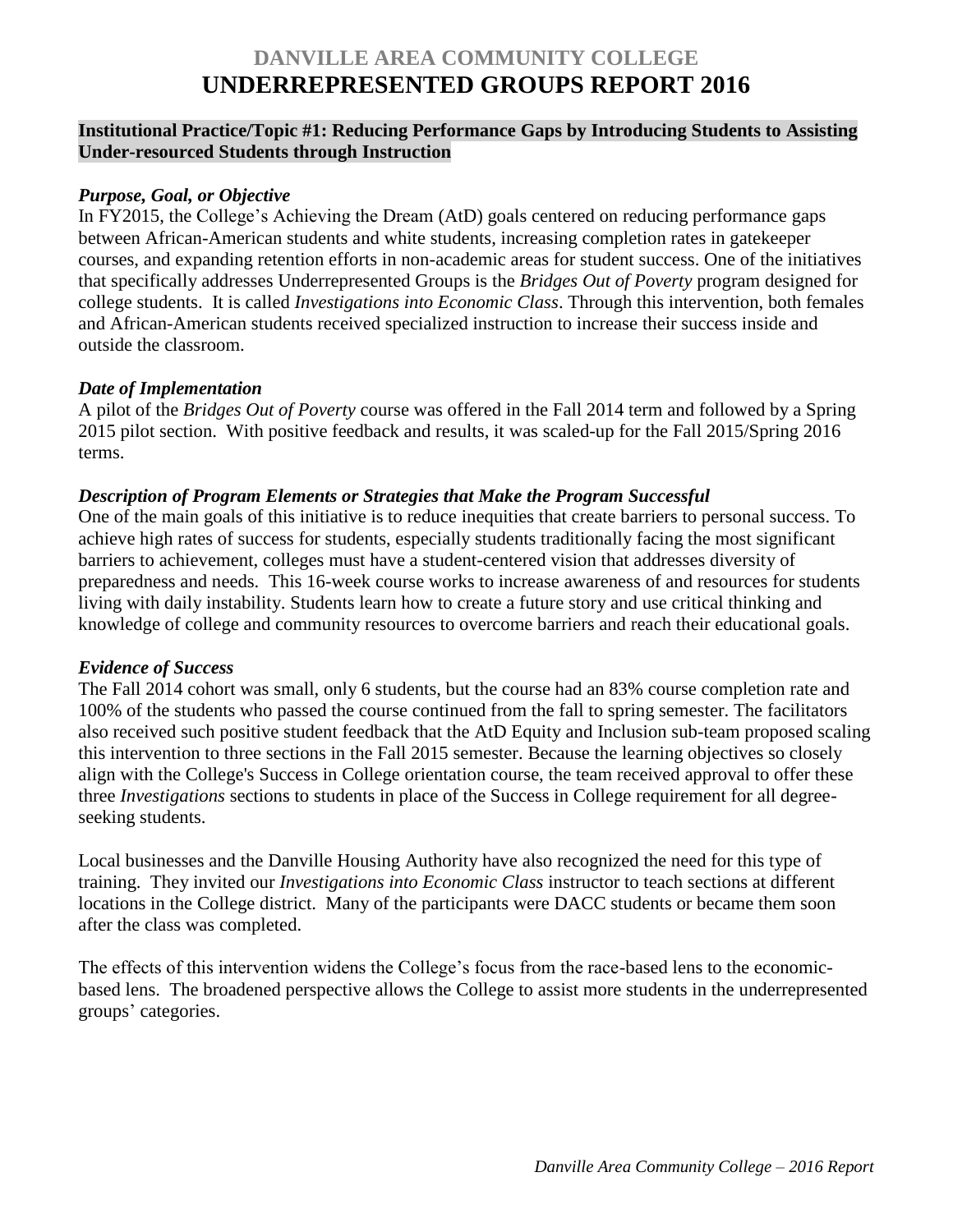# **Institutional Practice/Topic #2: Increasing Persistence and Graduation Rates of Underrepresented Students through Institutional Framework and Culture.**

# *Purpose, Goal, or Objective*

The College's Achieving the Dream (AtD) Leadership team commissioned two teams to be fully active with the start of fiscal year 2015. The first team to be highlighted is the AtD Data team. It was restructured from a team that began at the inception of the AtD initiative on campus. With the foundation set for a culture of student success, the need for common data research and focus was apparent. The Data team was designed to 1) define key performance indicators (to establish common goals for the College and AtD sub-teams); 2) provide data perspectives that will help users re-frame policies and procedures as needed; 3) gather and provide consistent data pulls for interventions; 4) develop a calendar of data reports to reduce redundancy of reports and efficiency of staff; 5) provide the AtD Leadership team with key data findings after data and reports are reviewed.

The second team added to the College's infrastructure was the AtD Progression & Completion team. After focusing on the first-year experience for several years and establishing a plan for this time frame, the Leadership team decided to create the Progression and Completion sub-team at the urging of the college's AtD coaches. This team is comprised of eleven members from across campus that work to bring about broad systemic change to policies and procedures concerning student progression through academic programs and completion of degrees and certificates. Underrepresented groups and other groups identified due to performance gaps are the main focus of the team.

## *Date of Implementation*

Both teams were completely activated by the start of Fiscal Year 2015 and continue today.

## *Description of Program Elements or Strategies that Make the Program Successful*

Community colleges make choices every day that may change the course of a student's life and when decision-making is informed by data, there is heightened efficiency and focus that yields alignment in purpose. When used effectively, data highlights when and where students struggle, helps prioritize efforts around what is working and what is not, and sets a direct, clear course toward sustainable institutional change that supports student achievement.

During the Progression & Completion team's first-year, they determined three main initiatives to increase graduation rates and improve student success: 1) the need to implement an automatic degree audit process to help students remain aware of their progress and help advisors determine who may be close to completing a degree or certificate; 2) institutional policy review; and 3) compiling data of who the second-year populations are to better understand their obstacles to student success.

# *Evidence of Success*

DACC administers the AtD Principles Assessment Survey, which is used to solicit stakeholder feedback and group reflection. The assessment tool was administered to a number of college-wide stakeholders to ensure an inclusive representation. Based on the survey results, DACC saw an increase in respondents who strongly agree with all survey questions concerning our process for identifying achievement gaps. This stems from the focus we have had over the last few years on our African-American students, and more recently, our under-resourced students.

The Data team worked quickly to identify the data needs of the AtD sub-teams, institutional committees, departments and divisions, and the College's leadership. To capture the synergy of the College, Key Performance Indicators (KPIs) were established and communicated to the entire college. KPIs focusing on degree and certificate completion, persistence, developmental advancement, and gatekeeper course completion provide the data needed to identify the performance gaps of underrepresented groups,